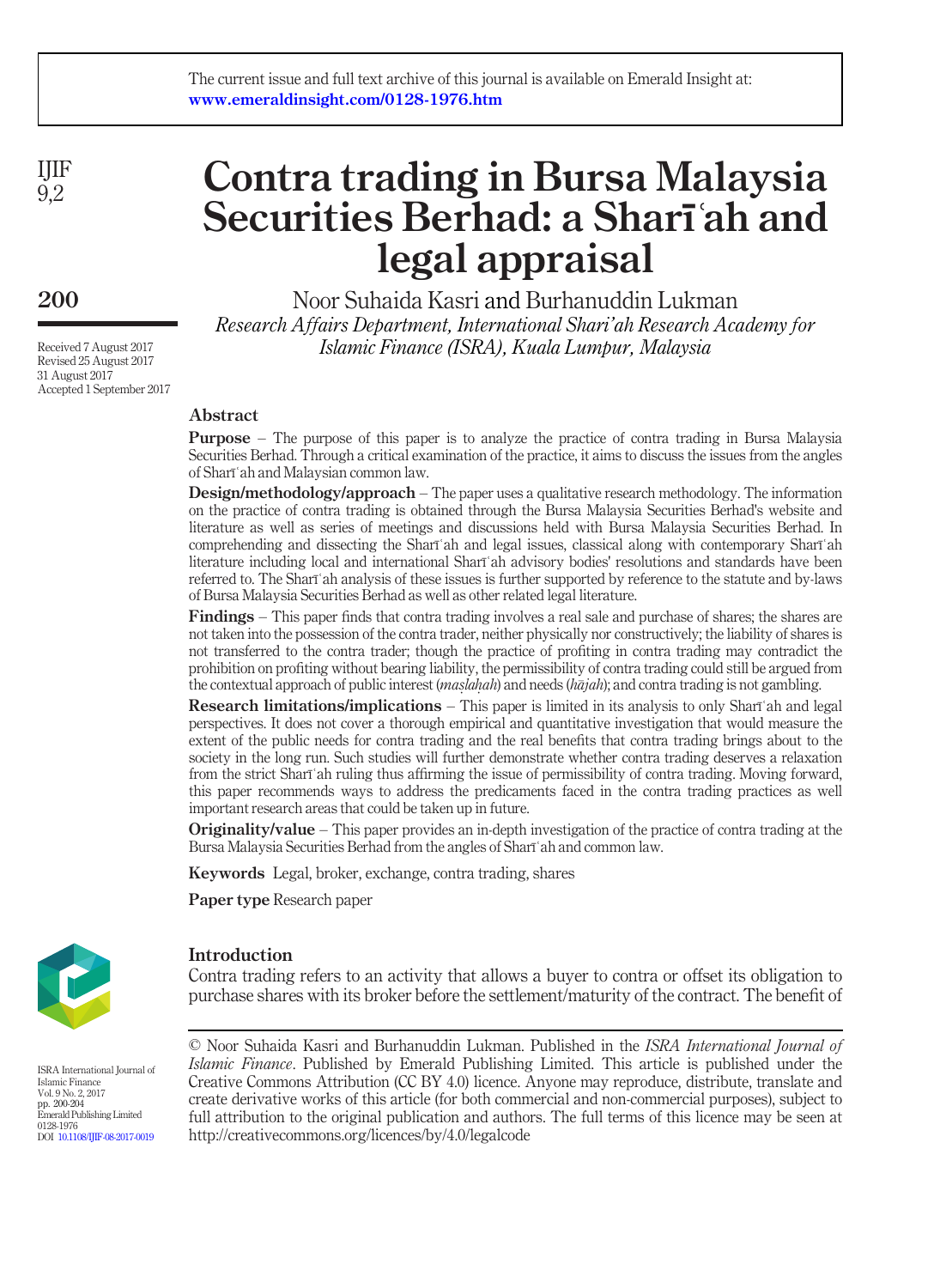contra is that it enables the buyer to exit the contract earlier. The end result of contra is the netting off between the amount the broker has to pay to the original seller for the price of the shares and the amount the broker receives from the new buyer for the price of the shares.

Although contra trading is claimed to facilitate the efficiency and liquidity of the market, the manner in which it is being carried out attracts Sharīʿah scrutiny. The need to investigate the compliancy of contra trading practices is timely as at present the Sharīʿah Advisory Council of Bursa Malaysia has yet to issue any resolution on its permissibility.

# Sharīʿah and legal issues affecting contra trading

This paper analyzes and discusses seven issues that are found in the practice of contra trading at Bursa Malaysia. The issues relate to:

- (1) the shares' ownership before the Settlement Day;
- (2) whether the contra transaction is a pseudo or real sale of asset;
- (3) the possession of the sold shares (*qabd al-mabī` قبض* المبيع and transfer of liability)<br>(intigāintigāl al-damān النتقل الضمان) (intiqāintiqāl al-ḍamān — انتقال الضمان);<br>defermant af hath asuntan salvas (taʾ
- (4) deferment of both counter-values (ta' jīl al-badalayn التأجيل البدلين(4);
- (5) selling something before taking it into possession (bayʿ al-shayʾ qabla qabdihi –<br>اللغة القديمة قلل فيضيه ;(بيع الشيء قبل فبضه
- (6) profiting without bearing liability (*ribhu ma lam yaḍman* (ربح ما لم يضمن); and<br>(7) propulsing (www.sayerah/www.sin
- (7) gambling (muqamarah/maysir المقامرة/الميسر).

The discussion of the first issue is based on the question of whether, at the time the buyer enters into the contra trading, he is already the real owner of the shares and thus entitled to sell them. From the Sharīʿah perspective, for the shares to be transferred and owned by the buyer, the transaction that is evidenced by the Contract Note must fulfil the requirements of a valid contract. The underlying principle is that ownership of the subject matter of a sale is transferred to the buyer upon the conclusion of a sale contract regardless of whether the subject of sale has been delivered to the buyer or the price has been paid to the seller (al-Mawsūʿah al-Kuwaytiyyah, 9/36). The discussion of the issue of ownership refers also to the position of the law that raises some predicament with respect to the limitation of the right of the buyer over the shares.

The second issue deals with the legal-Sharīʿah conundrum about the status of the buyer/ contra trader as the owner of the shares during the onward sale. The law clearly stipulates that true and ultimate beneficial ownership is with the person in whose name the shares are duly registered with the Central Depository. This paper is, however, of the view that from the Sharīʿah perspective the contra trader is the real owner of the shares that he onward sells to a third party. The purchase transaction done by the contra trader fulfils all the pillars and conditions of a valid sale and purchase transaction.

On the issue of possession, this paper is of the view that shares represent one's ownership of the capital of the company and the rights associated with it; thus, owning shares can never entail physical possession. Therefore, in the case of buying and selling of shares, the possession involved is argued to be constructive possession. The question that follows this proposition is whether the purchaser has constructively taken the shares into his possession on the transaction day, i.e.  $T + 0$ . In general, constructive possession is attained by removing impediments to the buyer accessing the commodity *(takhliah)* and enabling him to deal with it as he wills (*tamkīn*). Therefore, the liability for loss of the asset will transfer to the person who has taken the asset into his constructive possession [\(Islamic Finance](#page-4-0)

Bursa Malaysia **Securities** Berhad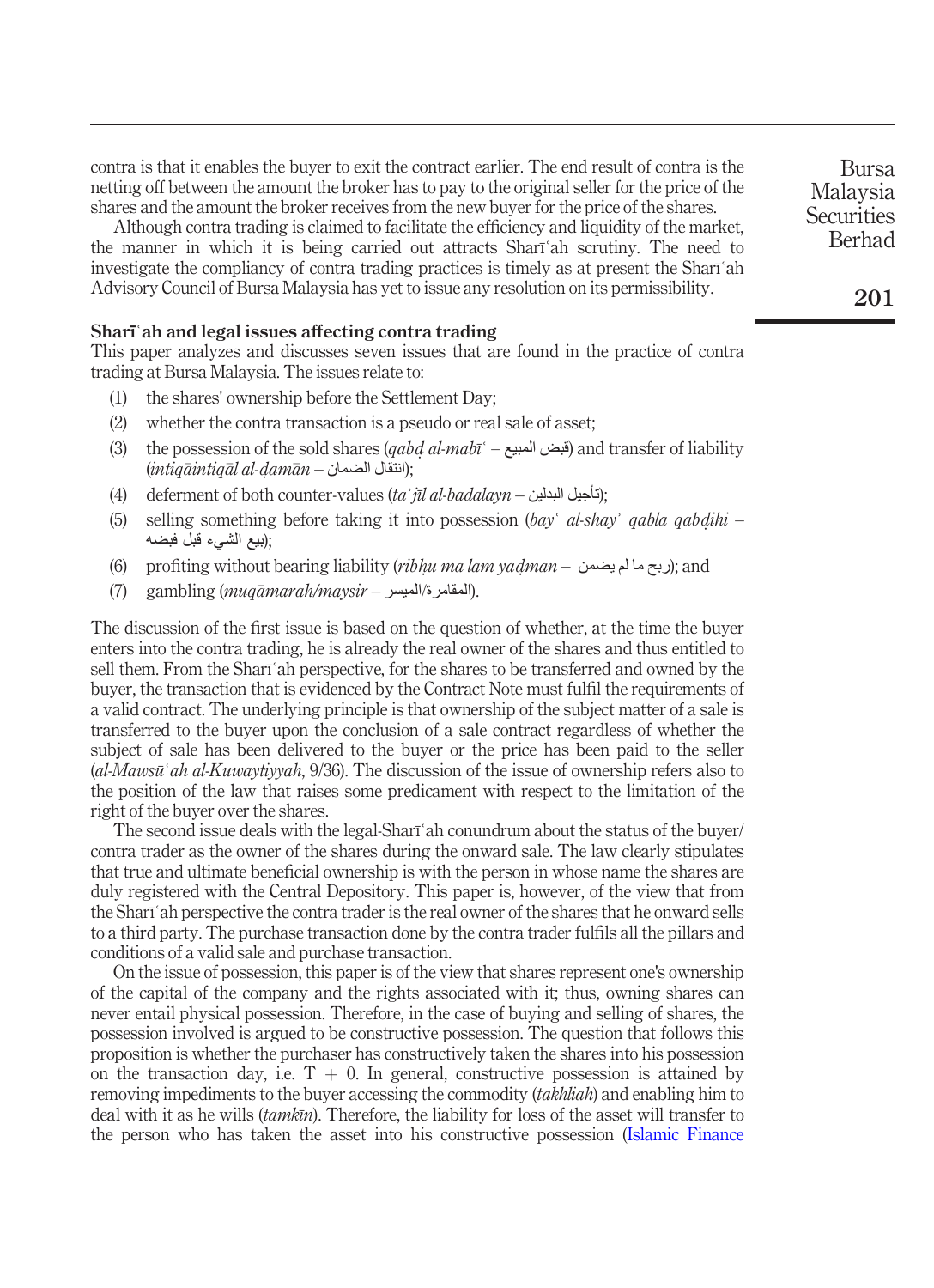[Knowledge Repository, 2017](#page-4-0)). Based on this, the paper argues that "takhliah" and "tamkīn" as mentioned by jurists for constructive possession are not fulfilled before the delivery of the shares on  $T + 3$ , as the buyer has not been given access to the shares or any power over them, except the buyer's ability to sell them. A mere legal right to sell the shares and to gain profit from the sale does not suffice to constitute constructive possession for the buyer when the benefits and liabilities of the asset (i.e. the underlying company) are still vested with the original seller. Additionally, the paper argues that being legally allowed to sell an asset and being liable to its price movement does not at all mean that the liability of the asset has actually transferred to the buyer. 202

> The fourth issue on the deferment of both counter-values *(ta' jīl al-badalayn)* involves the discussion of *gharar* (uncertainty) due to the non-delivery of counter-values in the contract session. The question that is asked is whether contra trading involves the element of ta' jīl albadalayn. The paper is of the view that in ta'  $\bar{\mathfrak{n}}$  al-badalayn the issue is not about when the transaction takes place but, rather, about when the subject matter is delivered and the price is settled. This will only happen and appear in the accounts of both parties three days after the transaction. Thus, the three-day delay for the delivery of both counter-values could be evidence for the conclusion that share trading does involve ta' jīl al-badalayn. However, the paper takes the view of the Malikī School that the three-day deferment can be deemed as minor and tolerable [\(Ibn Rushd, 1988,](#page-4-1) 2:28). In addition, the three-day deferment in shares trading has been accepted as the international industry convention ('*urf ahl al-s*)<br>That could constitute a strong basis of need *(hajah*) that justifies a relaxation of the trading has been accepted as the international industry convention ('*urf ahl al-san* $\bar{a}$ '*ah*). That could constitute a strong basis of need  $(h\bar{a}jah)$  that justifies a relaxation of the general probibition of ta  $\tilde{m}$  al-hadalayu prohibition of ta' jīl al-badalayn.

> On the fifth issue, selling something before taking it into possession, the discussion turns on whether shares are considered a food item. Obviously, they are not. If so, shares would fall outside the prohibition of selling food before taking it into one's possession.

> The sixth issue deals with Prophet Muhammad's (صلى الله عليه وسلم (prohibition on taking profit from something for which one does not bear liability ([al-Nas](#page-4-2)<del>a</del><sup>†</sup>, 1986). The question that leads the discussion is whether the buyer is entitled to the profit made from the contra trading (prior to taking possession of such shares and when the buyer has yet to bear any liability for them). Despite the practice in the market that allows the contra traders to profit, the paper finds reason to question this norm due to the governing trading law and the cash settlement procedures. In the event of failure to deliver the shares, the rights, entitlements and liabilities are accorded based on the owners' names registered in the shares registration record. The buyer (contra trader) is not a registered shareholder/beneficial owner of the shares; thus, he will not be able to benefit from the rights and entitlements arising from the shares nor be liable for the liabilities arising from them. Therefore, making profit from contra trading is viewed as prohibited.

> The discussion on the last Sharīʿah issue, gambling, is based on the resolution of the Accounting and Auditing Organization for Islamic Financial Institutions (AAOIFI) Sharīʿah standard no. 21 on financial papers that allows for speculative trades [\(AAOIFI, 2015\)](#page-4-3). The paper further argues that contra trading is not between two parties betting on a same bet, which will end up with one of them winning and the other losing. Instead contra trading is about selling an asset at the market price, whereas the other party may want to keep the shares for a long investment because the price may keep on increasing.

## Research findings

This paper finds that contra trading involves a real sale and purchase of shares. It further finds that from the Sharīʿah perspective, irrespective of the legal requirement for the share's legal ownership, at the time when the contra trade is executed, the contra trader is the real

IJIF 9,2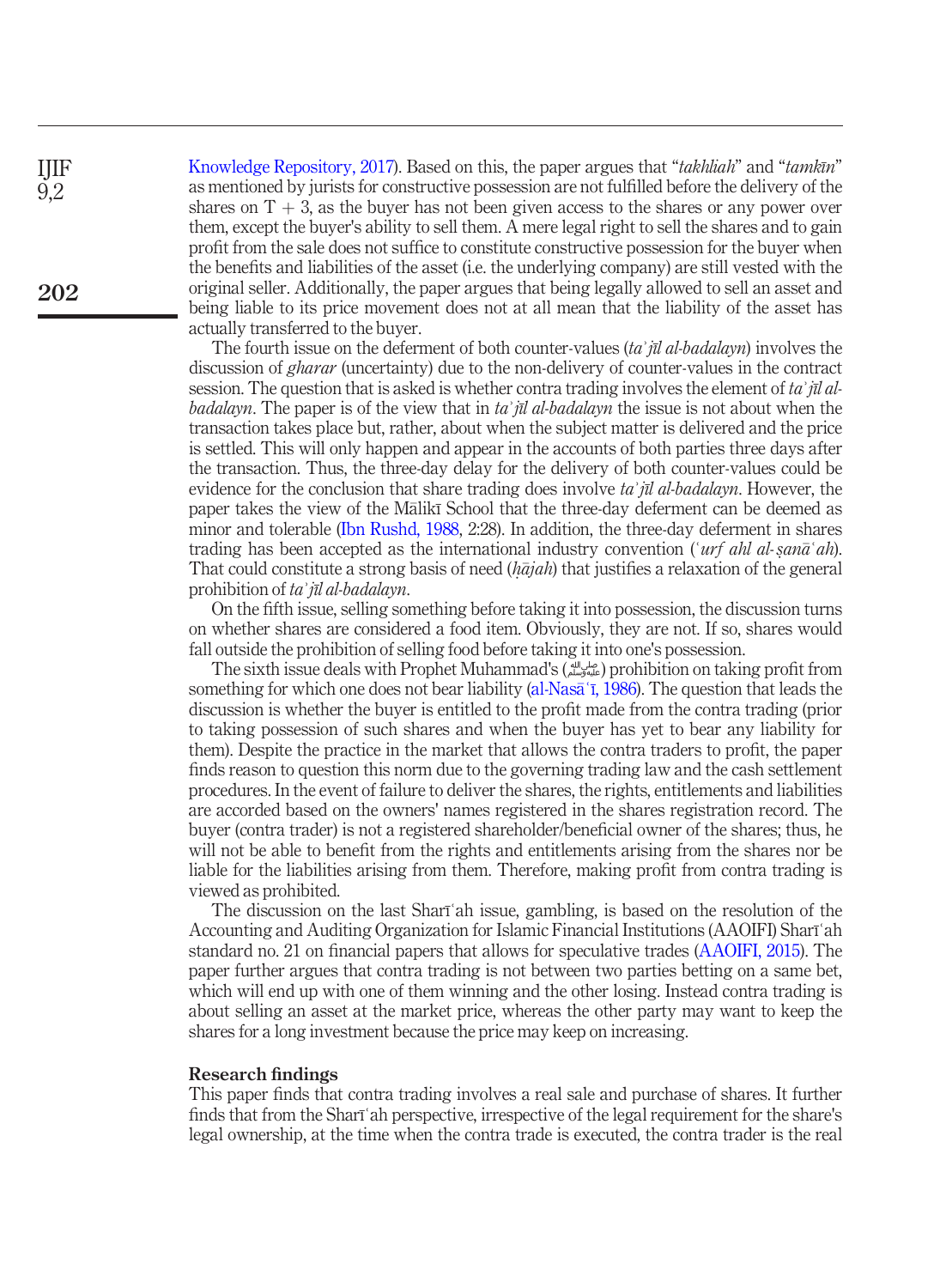owner of the shares that he onward sells to a third party. The reason is that the purchase transaction done by the contra trader fulfils all the pillars and conditions of a valid sale and purchase transaction.

With regards to the issue of delivery and possession of shares as well as the transfer of liability of shares during the onward sale, contrary to the stance of AAOIFI, this paper finds that the shares have not been taken into the possession of the contra trader, either physically or constructively. This paper further finds that the liability associated with the shares has not been transferred to the contra trader.

On the issue of deferment of both counter-values, which many scholars as well as AAOIFI do not allow, this paper finds that it is not a fundamental issue in Sharīʿah. It is further viewed that the deferment of three days can be considered as minor, hence tolerable. Related to this issue is the question of possession and transfer of liability in the sale of shares before possession. Based on the views of many Muslim scholars that allow selling before possessing the sold item so long as the item is not food, the paper concludes that selling shares before the buyer possesses them is allowed.

In relation to the issue of profiting without bearing liability, the paper finds this practice to be clearly prohibited by Prophet Muhammad (صلى الله عليه وسلم(. Therefore, the practice of profiting in the contra trading, when the shares are yet to be in the buyer's possession and when liability of the shares has yet to be transferred to him, transgresses this prohibition. Having said that, this paper argues that the permissibility of contra trading could still be argued from the contextual approach of public interest  $(ma slahah)$  and need  $(h\bar{a}jah)$ .<br>Finally the paper concludes that there is no element of gam

Finally, the paper concludes that there is no element of gambling in contra trading. Gambling allows one party to gain at the expense of the other, and this is not so in the case of contra trading. In contra trading, the broker will always make a profit from the brokerage fee and not the price movement, i.e. the chargeable fee when a trader purchases shares and executes a contra trade, regardless of whether the onward sale is profitable or bears a loss. The sale itself could also be profitable to all the sellers, including the original seller and the onward sellers (contra traders), if the price of the shares keeps on increasing and also to the ultimate buyer who decides to keep the shares and does not onward sell them. If the price decreases and the contra trader makes a loss, it does not amount to gambling either, as it is a normal risk that any trader has to take.

#### Conclusion and recommendations

The paper has deliberated in length the issues of contra trading, analyzing them from the angles of Sharīʿah and common law. The findings of the paper reveal that there are some identified issues in contra trading that require future in-depth deliberation. On that basis, the paper makes two recommendations.

First, it recommends a change in the formula of cash settlement for failed contracts. Currently, the liability for any failure in delivering the shares is solely borne by the original seller to the ultimate buyer. The onward sellers (in between the original seller and the ultimate buyer) will not bear any of these compensations and charges, and they are allowed to keep the profits that they have received. Therefore, to address the prohibition of profiting without bearing any liability, the paper proposes that in the case of default in delivery, all sellers including the original seller and the subsequent onward sellers shall collectively pay the compensation and charges to the ultimate buyer in proportion to their earned profit.

Second, the paper recommends that further empirical and quantitative studies be carried out in future for the purpose of ascertaining the extent of the public need for contra trading and the real benefits that contra trading brings to the society. These studies would serve as

Bursa Malaysia **Securities** Berhad

203